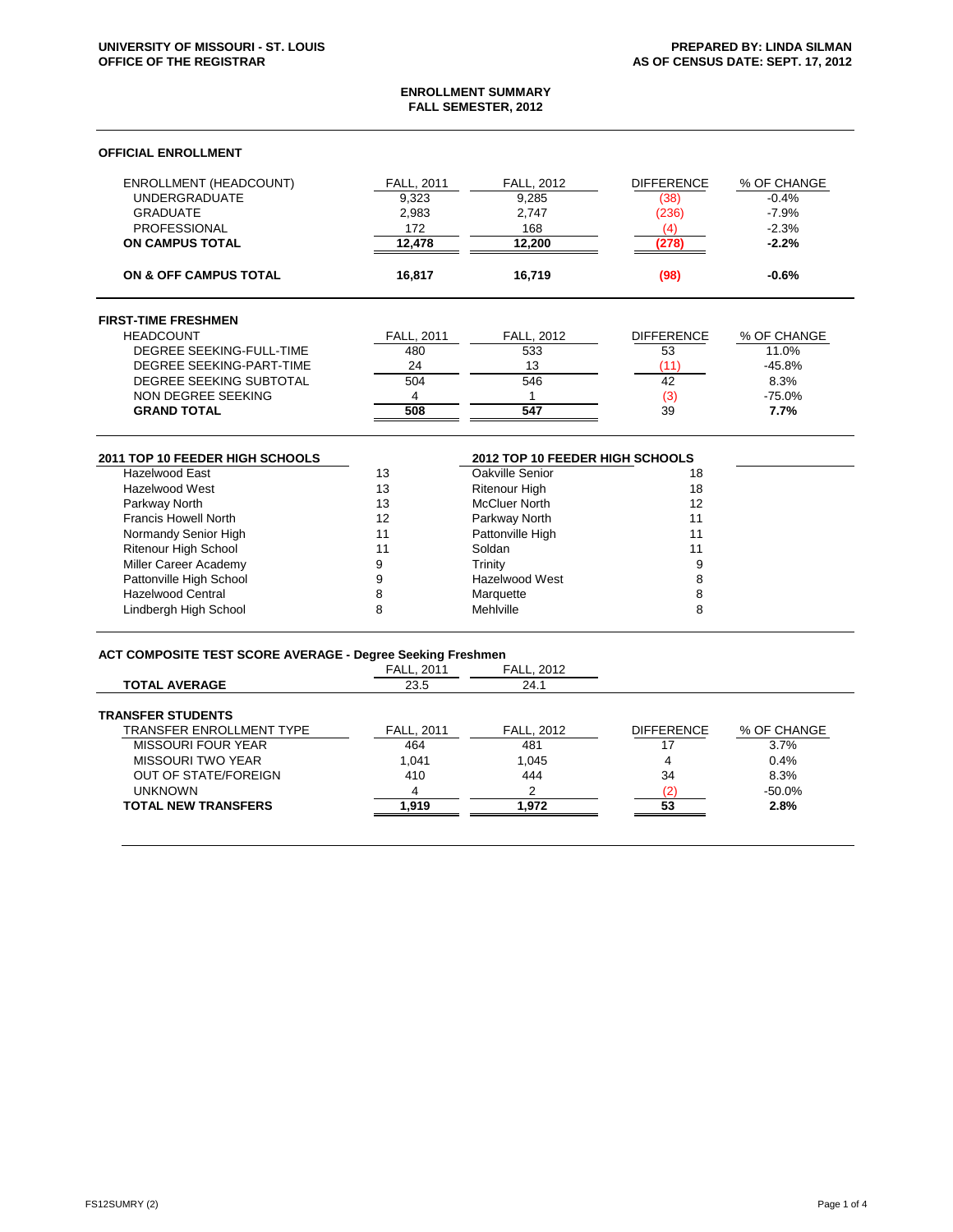#### **ENROLLMENT SUMMARY FALL SEMESTER, 2012**

## **GRADUATE STUDENTS**

| ENROLLMENT HEADCOUNT | <b>FALL, 2011</b> | <b>FALL. 2012</b> | <b>DIFFERENCE</b> | % OF CHANGE |
|----------------------|-------------------|-------------------|-------------------|-------------|
| <b>MASTERS</b>       | 2,337             | 2,131             | (206)             | $-8.8\%$    |
| ED SPECIALIST        | 75                | 62                | (13)              | $-21.0%$    |
| <b>DOCTORAL</b>      | 571               | 554               |                   | $-3.0\%$    |
| <b>TOTAL</b>         | 2.983             | 2.747             | 236               | $-7.9%$     |

#### **RE-ADMITS AND CONTINUING STUDENTS**

| <b>ENROLLMENT</b> | FALL.<br>201 | 2012<br>FALL. | <b>DIFFERENCE</b> | % OF CHANGE |
|-------------------|--------------|---------------|-------------------|-------------|
| <b>RE-ADMITS</b>  | 659          | 604           | (55)              | $-8.3%$     |
| <b>CONTINUING</b> | 8.610        | 3.360         | $^{\prime}250$    | $-2.9%$     |

Starting FS2004 students are no longer required to fill out a re-enroll form if they have attended within the last year.

## **MINORITY ENROLLMENT**

| <b>ENROLLMENT</b><br><b>TOTAL MINORITY</b>                           | FALL, 2011<br>3,662 | <b>FALL, 2012</b><br>3,542 | <b>DIFFERENCE</b><br>(120) | % OF CHANGE<br>$-3.3%$ |
|----------------------------------------------------------------------|---------------------|----------------------------|----------------------------|------------------------|
| MINORITY % OF KNOWN ETHNIC<br><b>ENROLLMENT</b>                      | 31.81%              | 31.21%                     |                            | $-0.39%$               |
| NON-RESIDENT ALIEN                                                   | 583                 | 565                        | (18)                       | $-3.1%$                |
| AFRICAN AMERICAN                                                     | 2,357               | 2,205                      | (152)                      | $-6.4%$                |
| AFRICAN AMERICAN % KNOWN<br><b>ETHNIC ENROLLMENT</b>                 | 20.05%              | 19.04%                     |                            | 0.02%                  |
| AMERICAN INDIAN                                                      | 39                  | 37                         | (2)                        | $-5.1%$                |
| <b>HISPANIC</b>                                                      | 270                 | 285                        | 15                         | 5.6%                   |
| <b>WHITE</b>                                                         | 7,727               | 7,649                      | (78)                       | $-1.0%$                |
| ASIAN/PACIFIC ISLANDER                                               | 413                 | 450                        | 37                         | 9.0%                   |
| <b>MULTIPLE ETHNICITIES*</b><br>*new reporting category as of FS2010 | 123                 | 155                        | 32                         | 26.0%                  |

# **GENDER ENROLLMENT**

| <b>WOMEN</b>                | <b>FALL, 2011</b> | <b>FALL, 2012</b> | <b>DIFFERENCE</b> | % OF CHANGE |
|-----------------------------|-------------------|-------------------|-------------------|-------------|
| <b>UNDERGRADUATE</b>        | 5,338             | 5,269             | (69)              | $-1.3%$     |
| <b>GRADUATE</b>             | 1,957             | 1,787             | (170)             | $-8.7%$     |
| <b>PROFESSIONAL</b>         | 105               | 104               | (1)               | $-1.0%$     |
| <b>TOTAL</b>                | 7,400             | 7,160             | (240)             | $-3.2%$     |
|                             |                   |                   |                   |             |
| <b>MEN</b>                  | <b>FALL, 2011</b> | <b>FALL, 2012</b> | <b>DIFFERENCE</b> | % OF CHANGE |
| <b>UNDERGRADUATE</b>        | 3,985             | 4,016             | 31                | 0.8%        |
| <b>GRADUATE</b>             | 1,026             | 960               | (66)              | $-6.4%$     |
| <b>PROFESSIONAL</b>         | 67                | 64                | (3)               | $-4.5%$     |
| <b>TOTAL</b>                | 5,078             | 5,040             | (38)              | $-0.7%$     |
|                             |                   |                   |                   |             |
| TOTAL WOMEN & MEN           | <b>FALL, 2011</b> | <b>FALL, 2012</b> | <b>DIFFERENCE</b> | % OF CHANGE |
| <b>UNDERGRADUATE</b>        | 9,337             | 9,285             | (52)              | $-0.6%$     |
| <b>GRADUATE</b>             | 3,032             | 2,747             | (285)             | $-9.4%$     |
| <b>PROFESSIONAL</b>         | 171               | 168               | (3)               | $-1.8%$     |
| <b>TOTAL</b>                | 12,478            | 12,200            | (278)             | $-2.2%$     |
|                             |                   |                   |                   |             |
| PERCENT OF TOTAL ENROLLMENT | <b>FALL, 2011</b> | <b>FALL, 2012</b> | <b>DIFFERENCE</b> | % OF CHANGE |
| <b>WOMEN</b>                | 59%               | 59%               | 0                 |             |
| <b>MEN</b>                  | 41%               | 41%               | $\Omega$          |             |
|                             |                   |                   |                   |             |